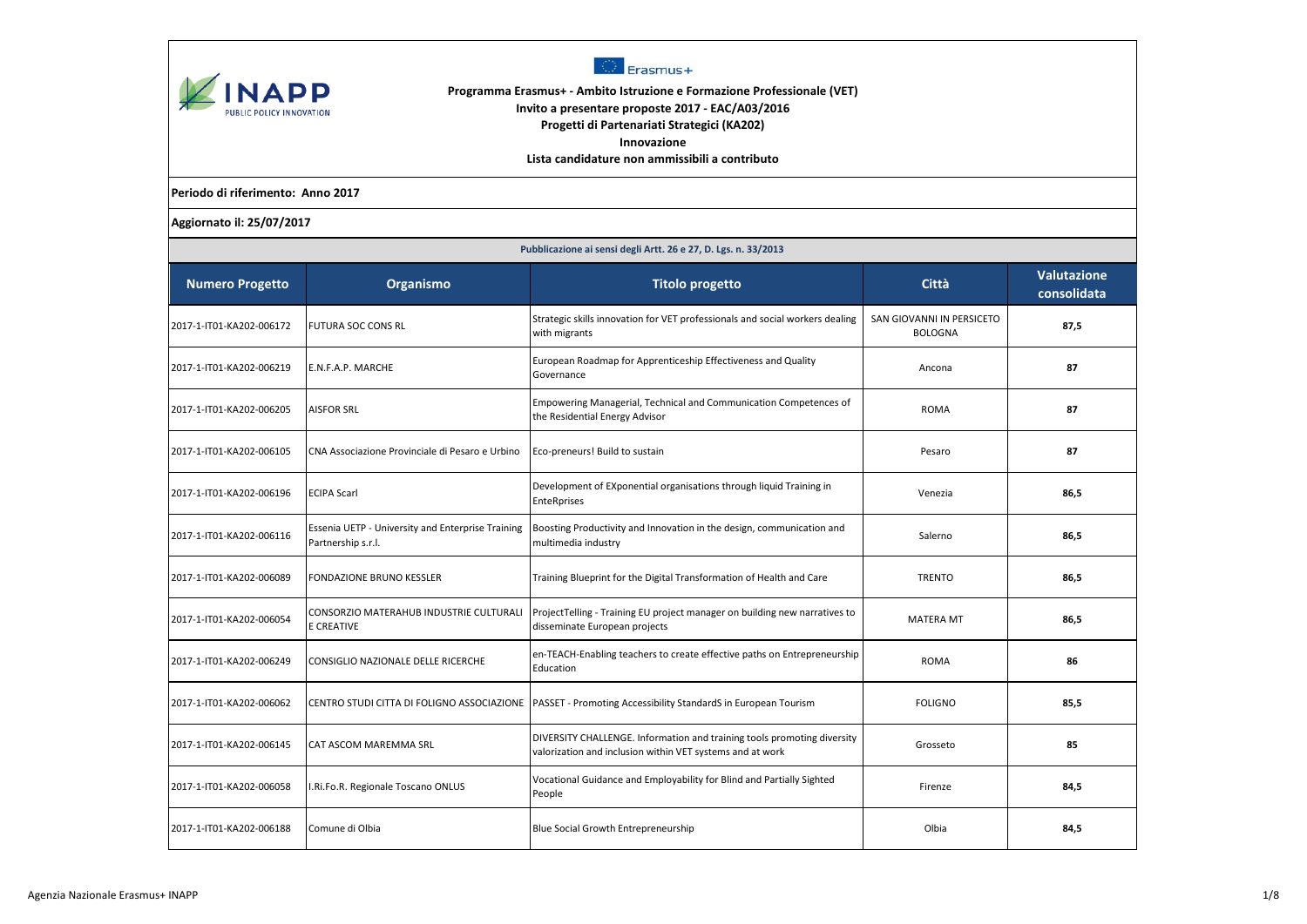| Periodo di riferimento: Anno 2017 |                                                                                                   |                                                                                                                                                         |                  |      |
|-----------------------------------|---------------------------------------------------------------------------------------------------|---------------------------------------------------------------------------------------------------------------------------------------------------------|------------------|------|
| 2017-1-IT01-KA202-006195          | ALMA MATER STUDIORUM - UNIVERSITA DI<br><b>BOLOGNA</b>                                            | <u>CONTINUING EDUCATION FOR PEOPLE-CENTRED CARE IN EC</u><br>MEDITERRANEAN COUNTRIES.<br>Innovative Work-Based Learning Pathways in Primary Health Care | <b>BOLOGNA</b>   | 84,5 |
| 2017-1-IT01-KA202-006159          | CE.S.CO.T. VENETO - Centro Sviluppo Commercio<br>Turismo e Terziario                              | EASY EXCELLENCE: a triple helix partnership engine for superior work-<br>based learning                                                                 | padova           | 84   |
| 2017-1-IT01-KA202-006107          | IAL Innovazione Apprendimento Lavoro Friuli<br>Venezia Giulia srl Impresa Sociale                 | WBLSorT - WORK BASED LEARNING SUPPORT TOOL                                                                                                              | Pordenone        | 83   |
| 2017-1-IT01-KA202-006117          | Consorziosir-Solidarietà in Rete- Consorzio di<br>Cooperative Sociali-Società Cooperativa Sociale | Enhancing Disabled-people Greatness and their Employability                                                                                             | milano           | 83   |
| 2017-1-IT01-KA202-006153          | Consorzio Arezzo Formazione ABACO                                                                 | SOFT 4 LAB - Soft Skills assessment, validation and certification in<br>transition<br>pathways from Education to Labour Market, WBL and Transnational   | Arezzo           | 83   |
| 2017-1-IT01-KA202-006067          | ISTITUTO TECNICO STATALE CESARE BATTISTI                                                          | CVET: Implement an EU-wide Standard for a VET Curriculum and<br>qualification(s) in Accessible Tourism                                                  | Salò (BS)        | 82,5 |
| 2017-1-IT01-KA202-006097          | PRISM - PROMOZIONE INTERNAZIONALE SICILIA -<br><b>MONDO</b>                                       | Boosting skills, competitiveness and sustainability of slow tourism<br>destinations in rural areas                                                      | <b>ENNA EN</b>   | 82,5 |
| 2017-1-IT01-KA202-006247          | Essenia UETP - University and Enterprise Training<br>Partnership s.r.l.                           | Training In entrePreneurial Skills for Vocational Education Teachers in<br>Tourism"                                                                     | Salerno          | 81,5 |
| 2017-1-IT01-KA202-006142          | studio risorse s.r.l.                                                                             | Innovative tools for the validation of non-formal and informal skills                                                                                   | matera           | 81,5 |
| 2017-1-IT01-KA202-006056          | <b>DIDA SRL</b>                                                                                   | <b>DEEPER PLUS</b>                                                                                                                                      | <b>MESSINA</b>   | 81,5 |
| 2017-1-IT01-KA202-006123          | PROMIMPRESA SRL                                                                                   | Towards the digital transformation of crafts and small-scale manufacturing<br>industries                                                                | San Cataldo (CL) | 81   |
| 2017-1-IT01-KA202-006163          | <b>Metiva Consulting</b>                                                                          | Environmental and Waste Management Training with Virtual Reality                                                                                        | Cava de' Tirreni | 81   |
| 2017-1-IT01-KA202-006180          | IL MOSAICO CONSORZIO DI COOPERATIVE<br>SOCIALI-SOCIETA' COOPERATIVA SOCIALE                       | <b>ENhance Your Attention</b>                                                                                                                           | <b>GORIZIA</b>   | 81   |
| 2017-1-IT01-KA202-006246          | GISIG GEOGRAPHICAL INFORMATION SYSTEMS<br>INTERNATIONAL GROUP ASSOCIAZIONE                        | INSPIRE COmpetences from formal and Non-formal learning CERTification                                                                                   | <b>GENOVA</b>    | 81   |
| 2017-1-IT01-KA202-006141          | FONDAZIONE ANT ITALIA ONLUS                                                                       | Giving training support to professionals who daily Assist cancer Patients                                                                               | <b>BOLOGNA</b>   | 80,5 |
| 2017-1-IT01-KA202-006113          | CONSORZIO PER LA RICERCA E L EDUCAZIONE<br>PERMANENTE TORINO                                      | Pathology e-Training at European Standards                                                                                                              | <b>TORINO</b>    | 80,5 |
| 2017-1-IT01-KA202-006227          | Associazione Euphoria                                                                             | From school to work: mind the gap!                                                                                                                      | Rome             | 80   |
| 2017-1-IT01-KA202-006074          | Sophia Scarl                                                                                      | Formatori e tutor, nuove prospettive, metodi e strumenti per la<br>formazione, in un mondo del lavoro che cambia.                                       | Prato            | 80   |
| 2017-1-IT01-KA202-006171          | <b>MV INTERNATIONAL</b>                                                                           | Social Media Passport 2020                                                                                                                              | SASSARI          | 80   |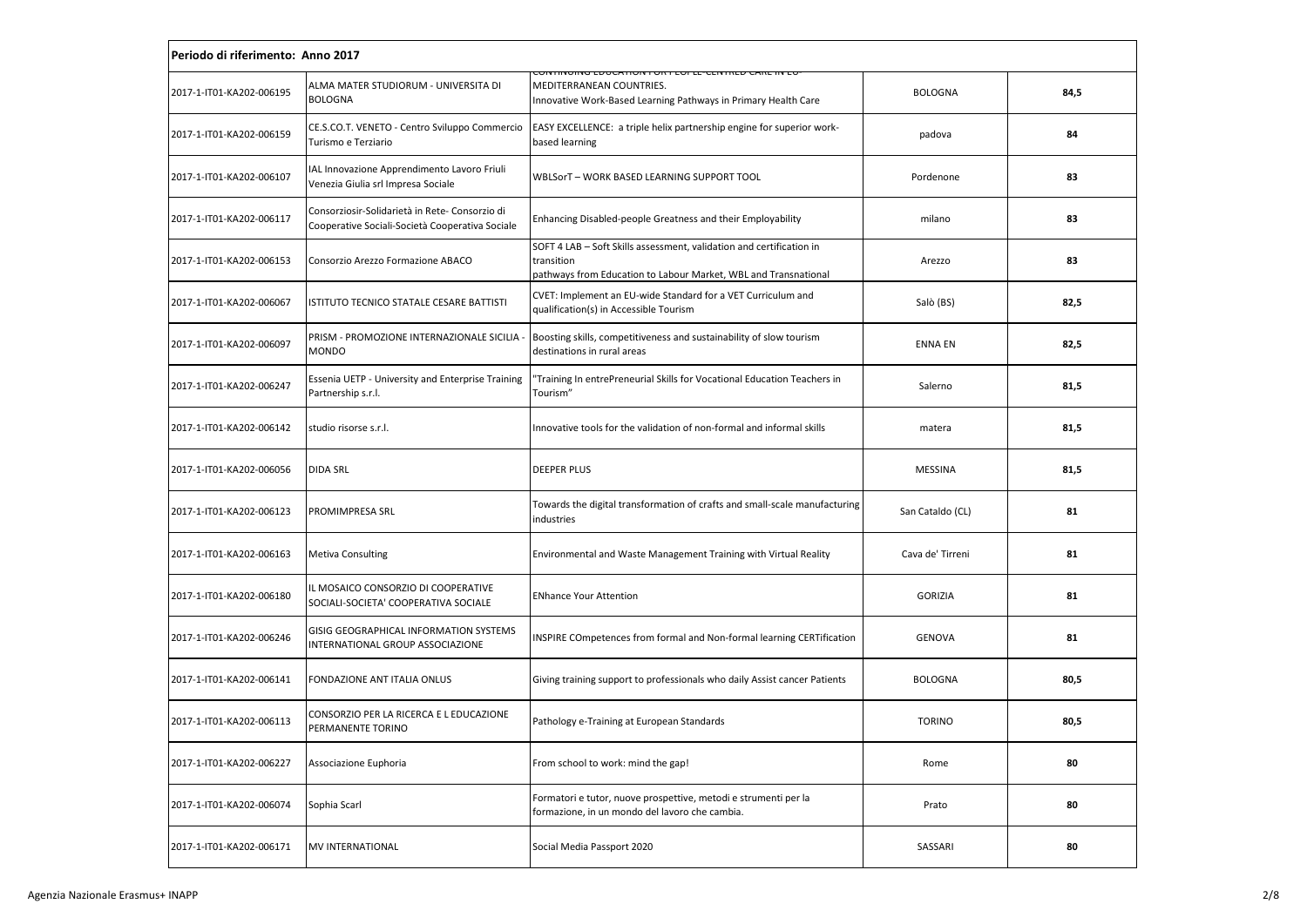| Periodo di riferimento: Anno 2017 |                                                                                                                    |                                                                                                                           |                       |      |  |
|-----------------------------------|--------------------------------------------------------------------------------------------------------------------|---------------------------------------------------------------------------------------------------------------------------|-----------------------|------|--|
| 2017-1-IT01-KA202-006100          | Società Della Salute Fiorentina Nordovest                                                                          | Tje Living Body                                                                                                           | Sesto Fiorentino      | 79,5 |  |
| 2017-1-IT01-KA202-006191          | CONSORZIO FRIULI FORMAZIONE                                                                                        | COACHING CODING                                                                                                           | <b>UDINE</b>          | 79   |  |
| 2017-1-IT01-KA202-006121          | Delegazione Europea per l'Agricoltura Familiare in<br>Asia, Africa e America Latina                                | Green Organic Work for Sustainable Food Chains in Southern Europe                                                         | Milano                | 79   |  |
| 2017-1-IT01-KA202-006096          | Istituto Italiano della Saldatura Ente Morale                                                                      | Harmonized Resistance Welding Specialist Training along the European<br>countries                                         | Genova                | 79   |  |
| 2017-1-IT01-KA202-006132          | FORMEDIL ENTE NAZIONALE PER LA<br>FORMAZIONE E L'ADDESTRAMENTO<br>PROFESSIONALE NELL EDILIZIA                      | NINFA NoTE - Nature, Training and Entrepreneurship                                                                        | <b>ROMA</b>           | 79   |  |
| 2017-1-IT01-KA202-006128          | A.CROSS                                                                                                            | European Competences for Integration of Asylum Seekers                                                                    | Caprino Veronese (VR) | 79   |  |
| 2017-1-IT01-KA202-006104          | Cisita Parma srl                                                                                                   | AGRI-TE(A)CH - Teaching for the agrifood sector in the 4.0 era                                                            | Parma                 | 78,5 |  |
| 2017-1-IT01-KA202-006207          | Programma integra scs                                                                                              | ProRefugees - Professionals' reception competences for a better social<br>inclusion of refugees                           | Rome                  | 78,5 |  |
| 2017-1-IT01-KA202-006118          | PROMIMPRESA SRL                                                                                                    | Cultural Linguistic Mediators in the Labour Market                                                                        | San Cataldo (CL)      | 78   |  |
| 2017-1-IT01-KA202-006150          | RETE AUTOSTRADE MEDITERRANEE SPA                                                                                   | Curricula Overview for a New Transport And Intermodality Education<br>Renewal                                             | <b>ROMA</b>           | 77,5 |  |
| 2017-1-IT01-KA202-006206          | Centro Formativo Provinciale G. Zanardelli                                                                         | Ospitalità, Ristorazione, Wellness 2017: Work Based Learning di qualità per<br>vivere da protagonisti il mondo del lavoro | <b>Brescia</b>        | 77   |  |
| 2017-1-IT01-KA202-006077          | FONDAZIONE HALLGARTEN-FRANCHETTI CENTRO<br>STUDI VILLA MONTESCA                                                    | COaching for MEntor's and Teacher's Assistance                                                                            | CITTA DI CASTELLO     | 76,5 |  |
| 2017-1-IT01-KA202-006192          | Inarch Servizi srl                                                                                                 | REfugees ArChiTecture to support social inclu-sion of migrants and new<br>communities' development                        | Rome                  | 76   |  |
| 2017-1-IT01-KA202-006238          | C.D.S CENTRO RICERCHE DOCUMENTAZIONE E<br>STUDI ECONOMICO SOCIALI SOCIETA<br>COOPERATIVA A RESPONSABILITA LIMITATA | THE TRAINing enterprise for yuoth transition to work                                                                      | <b>FERRARA FE</b>     | 75,5 |  |
| 2017-1-IT01-KA202-006223          | I.I.S.-I.T.I.-I.P.S.I.A " E.Aletti"                                                                                | Local Touristic Ambassador                                                                                                | Trebisacce            | 75,5 |  |
| 2017-1-IT01-KA202-006237          | Tecnologie per le Osservazioni della Terra ed i<br>Rischi Naturali                                                 | SMART KET IN VET                                                                                                          | Tito Scalo (PZ)       | 75,5 |  |
| 2017-1-IT01-KA202-006090          | Centro di Solidarietà Il Delfino Società<br>Cooperativa Sociale - ONLUS                                            | Integrating Migrants through Paths of Recognition Of Vocational Education                                                 | COSENZA               | 75,5 |  |
| 2017-1-IT01-KA202-006225          | I. I.S.S. Guglielmo Marconi                                                                                        | Training for Entrepreneurial DEvelopment in the School COmpetences                                                        | bari                  | 75   |  |
| 2017-1-IT01-KA202-006133          | ENAIP NET IMPRESA SOCIALE SOCIETA'<br><b>CONSORTILE SRL</b>                                                        | NEET-OUT- New Engaging Experiences To step OUTside and take a chance!                                                     | <b>MILANO</b>         | 75   |  |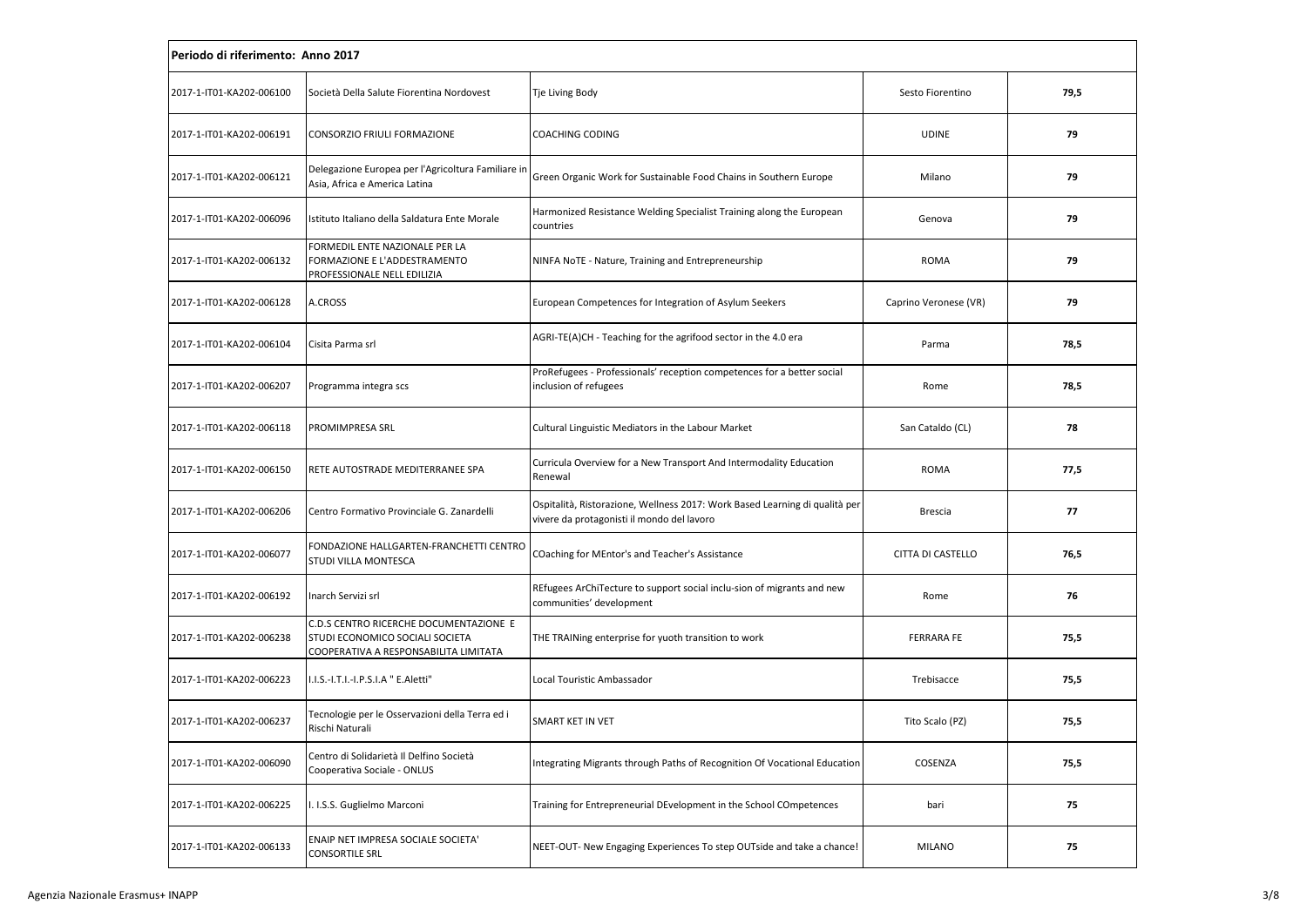| Periodo di riferimento: Anno 2017 |                                                                                                  |                                                                                                                                               |                       |      |  |
|-----------------------------------|--------------------------------------------------------------------------------------------------|-----------------------------------------------------------------------------------------------------------------------------------------------|-----------------------|------|--|
| 2017-1-IT01-KA202-006178          | UNIONE DEGLI ASSESSORATI COMUNALI E<br>PROVINCIAL ALLE POLITICHE SOCIO SANITARIE E<br>DEL LAVORO | Social Agriculture For Immigrants and Refugees                                                                                                | PALERMO               | 74,5 |  |
| 2017-1-IT01-KA202-006168          | <b>GLOCAL SRL</b>                                                                                | MobHUB 3.0                                                                                                                                    | Battipaglia (Salerno) | 74,5 |  |
| 2017-1-IT01-KA202-006101          | UmbraFlor                                                                                        | DEVELOPING SLM - DEfining VEt LO for Precision farmING and Sustainable<br>Land Management                                                     | Spello                | 74   |  |
| 2017-1-IT01-KA202-006182          | CONFEDERAZIONE ITALIANA AGRICOLTORI<br>REGIONALE UMBRIA                                          | Social Farm Activities for Rural Management Services                                                                                          | PERUGIA               | 74   |  |
| 2017-1-IT01-KA202-006126          | Centro paritetico per la formazione, la sicurezza e<br>servizi al lavoro di Verona "ESEV-CPT"    | New labour market Operators with specific competencies in<br>accompanying, support and re-training LOw-Skilled long Term unemployed<br>adults | VERONA                | 74   |  |
| 2017-1-IT01-KA202-006148          | Tabulaex s.r.l.                                                                                  | From UnEmployed TO EUropean workers                                                                                                           | Milano                | 73,5 |  |
| 2017-1-IT01-KA202-006125          | Centro Informazione e Educazione allo Sviluppo<br>CIES onlus                                     | Strategies for Empower the Employability of Young iMmigrants and<br>unaccompanied minOr foREigners.                                           | Roma                  | 73,5 |  |
| 2017-1-IT01-KA202-006092          | Training 2000 psc                                                                                | ECVET for Migrants - textile operator and woodworker validation of<br>competences                                                             | Mondavio              | 73   |  |
| 2017-1-IT01-KA202-006211          | Centoform srl                                                                                    | Professional development of VET-business key actors for qualitative WBL<br>experiences                                                        | Cento (Ferrara)       | 73   |  |
| 2017-1-IT01-KA202-006071          | ISTITUTO DI ISTRUZIONE SUPERIORE "GIORDANO<br>BRUNO"                                             | Learning Entrepreneurship through Gamification and Octalysis                                                                                  | <b>Budrio</b>         | 73   |  |
| 2017-1-IT01-KA202-006122          | <b>IIS EINSTEIN-NEBBIA</b>                                                                       | EVENT@HOME, WHAT ELSE?                                                                                                                        | LORETO                | 72,5 |  |
| 2017-1-IT01-KA202-006199          | <b>Umbria Training Center</b>                                                                    | Transnational mobility resource pooling in apprenticeship                                                                                     | Scheggino             | 71,5 |  |
| 2017-1-IT01-KA202-006186          | SCUOLA SUPERIORE DI STUDI UNIVERSITARI E DI<br>PERFEZIONAMENTO SANT'ANNA                         | Simulation In Medicine ETHIcal And Legal Standards                                                                                            | PISA                  | 71,5 |  |
| 2017-1-IT01-KA202-006120          | PROMIMPRESA SRL                                                                                  | What Improvement Wants                                                                                                                        | San Cataldo (CL)      | 71,5 |  |
| 2017-1-IT01-KA202-006160          | UNIVERSITA DEGLI STUDI DI PAVIA                                                                  | eye tracking teCHnologies for Adaptive and eMotional E-LEarning in<br>surgical educatiON                                                      | PAVIA                 | 71   |  |
| 2017-1-IT01-KA202-006257          | FONDAZIONE "FRANCO DEMARCHI"                                                                     | Strumenti per la formazione in servizio basata su un unico profilo per lo<br>staff educativo nei servizi all'infanzia e prescolastici         | <b>TRENTO</b>         | 71   |  |
| 2017-1-IT01-KA202-006095          | ALMA MATER STUDIORUM - UNIVERSITA DI<br><b>BOLOGNA</b>                                           | EU-Med Common Training Educational Approach on Migration                                                                                      | <b>BOLOGNA</b>        | 70,5 |  |
| 2017-1-IT01-KA202-006252          | UNIVERSITA DEGLI STUDI DI TORINO                                                                 | Enhancing knowledge on renewable energy sources in agriculture                                                                                | <b>TORINO</b>         | 70,5 |  |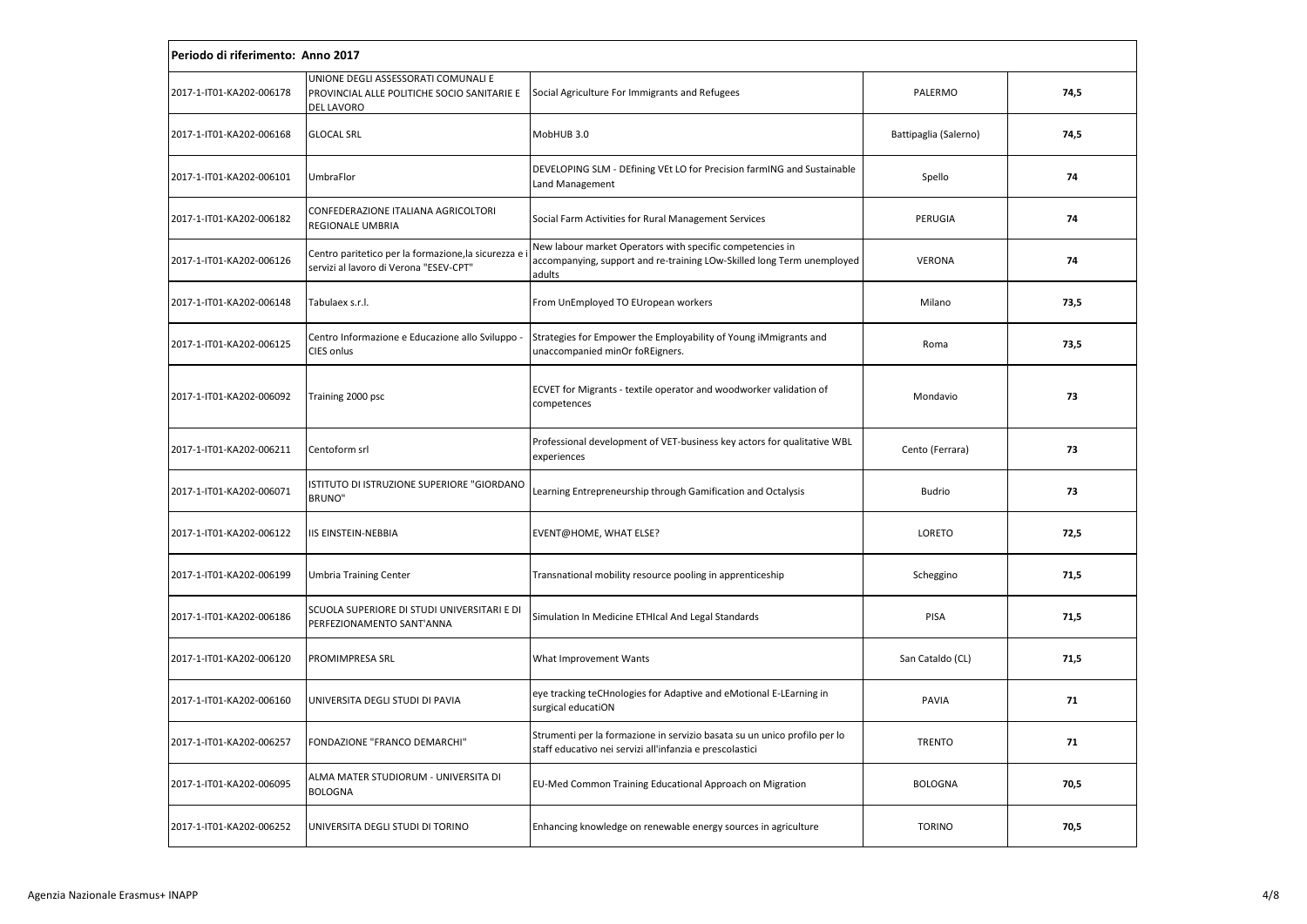| Periodo di riferimento: Anno 2017 |                                                                 |                                                                                                                                                                                                                   |                           |      |  |
|-----------------------------------|-----------------------------------------------------------------|-------------------------------------------------------------------------------------------------------------------------------------------------------------------------------------------------------------------|---------------------------|------|--|
| 2017-1-IT01-KA202-006066          | ANTARES CORPORATION S.R.L.                                      | e-Green Automotive Evolution                                                                                                                                                                                      | ROME                      | 70,5 |  |
| 2017-1-IT01-KA202-005973          | FABBRICA CULTURA SOCIETA' COOPERATIVA<br>CONSORTILE             | Art and Technology                                                                                                                                                                                                | SAN BENEDETTO DEL TRONTO  | 70,5 |  |
| 2017-1-IT01-KA202-006222          | Camera di Commercio di Macerata                                 | Dual Education System and TrainINg for Entrepreneurship                                                                                                                                                           | Macerata                  | 70,5 |  |
| 2017-1-IT01-KA202-006091          | CEDIT- CENTRO DIFFUSIONE IMPRENDITORIALE<br>DELLA TOSCANA SCARL | Creative to Market                                                                                                                                                                                                | <b>FIRENZE</b>            | 70,5 |  |
| 2017-1-IT01-KA202-006213          | SYSTEM DYNAMICS ITALIAN CHAPTER                                 | RADicalisation understanding and Anti-Radicalisation measures<br>assessment                                                                                                                                       | <b>ROMA</b>               | 70,5 |  |
| 2017-1-IT01-KA202-006143          | COMETA FORMAZIONE SOCIETA COOPERATIVA<br><b>SOCIALE</b>         | U-VET. Upskilling vocational educators and trainers. A dual system of<br>practice and research.                                                                                                                   | COMO                      | 69,5 |  |
| 2017-1-IT01-KA202-006218          | Il Grande Carro Cooperativa Sociale                             | Trasferimento Impresa Sociale nella Scuola                                                                                                                                                                        | Roma                      | 68,5 |  |
| 2017-1-IT01-KA202-006175          | Frontiera Lavoro                                                | Free for Cooking: to increase prisoners employability in COOKING sector                                                                                                                                           | Perugia                   | 68,5 |  |
| 2017-1-IT01-KA202-006190          | Centro Studio e Lavoro "La Cremeria" srl                        | REsilience Management to support post-EmergencY                                                                                                                                                                   | Cavriago                  | 68,5 |  |
| 2017-1-IT01-KA202-006212          | JUMP - GIOVENTU' IN RISALTO                                     | M.O.T.H.E.R. project<br>Mobility - Opportunity - Training for an Higher Employment Rate                                                                                                                           | Soverato (CZ)             | 67,5 |  |
| 2017-1-IT01-KA202-006189          | MINE VAGANTI NGO                                                | Social Entrepreneurship Developing European Competences                                                                                                                                                           | PERFUGAS                  | 67   |  |
| 2017-1-IT01-KA202-006134          | LINK CAMPUS UNIVERSITY                                          | Empower VOcational and career guidance Services. The role of guidance<br>practices and tools in the development of high employment and social<br>inclusion                                                        | <b>ROMA</b>               | 67   |  |
| 2017-1-IT01-KA202-006144          | AZIENDA UNITA' SANITARIA LOCALE TOSCANA<br><b>CENTRO</b>        | Autonomia e Formazione in una organizzazione per la prevenzione della<br>salute men tale nell'infanzia ottimizzando l'innovazione sociale,<br>l'esperienza, lo studio, l'immaginazione e l'approccio scientifico. | <b>FIRENZE</b>            | 67   |  |
| 2017-1-IT01-KA202-006051          | Quanta Risorse Umane S.p.A.                                     | - VET: Innovation in vocational and educational Training                                                                                                                                                          | Milano                    | 67   |  |
| 2017-1-IT01-KA202-006129          | AZIENDA UNITA SANITARIA LOCALE DI REGGIO<br><b>EMILIA</b>       | Messa a punto di pacchetti di formazione per implementare l'equità nei<br>servizi di assistenza sanitaria                                                                                                         | <b>REGGIO EMILIA</b>      | 67   |  |
| 2017-1-IT01-KA202-006248          | Associazione Artistica Culturale "A Rocca"                      | Raising Entrepreneurial Skills with Crowdfunding Understanding and<br>Education                                                                                                                                   | Barcellona Pozzo di Gotto | 66   |  |
| 2017-1-IT01-KA202-006050          | SMARTEAM SOCIETÀ COOPERATIVA                                    | Open iNnovation and knowledge for buSinEss GrowTh                                                                                                                                                                 | San Benedetto del Tronto  | 65,5 |  |
| 2017-1-IT01-KA202-006214          | CENTRO EDILE A. PALLADIO                                        | Key2CSR: easy access CSR toolkit for Micro&Small construction companies                                                                                                                                           | <b>VICENZA</b>            | 65,5 |  |
| 2017-1-IT01-KA202-006151          | Diciannove Società Cooperativa                                  | The Family Guide to the Galaxy: an active learning toolkit for new parents                                                                                                                                        | Genova                    | 65,5 |  |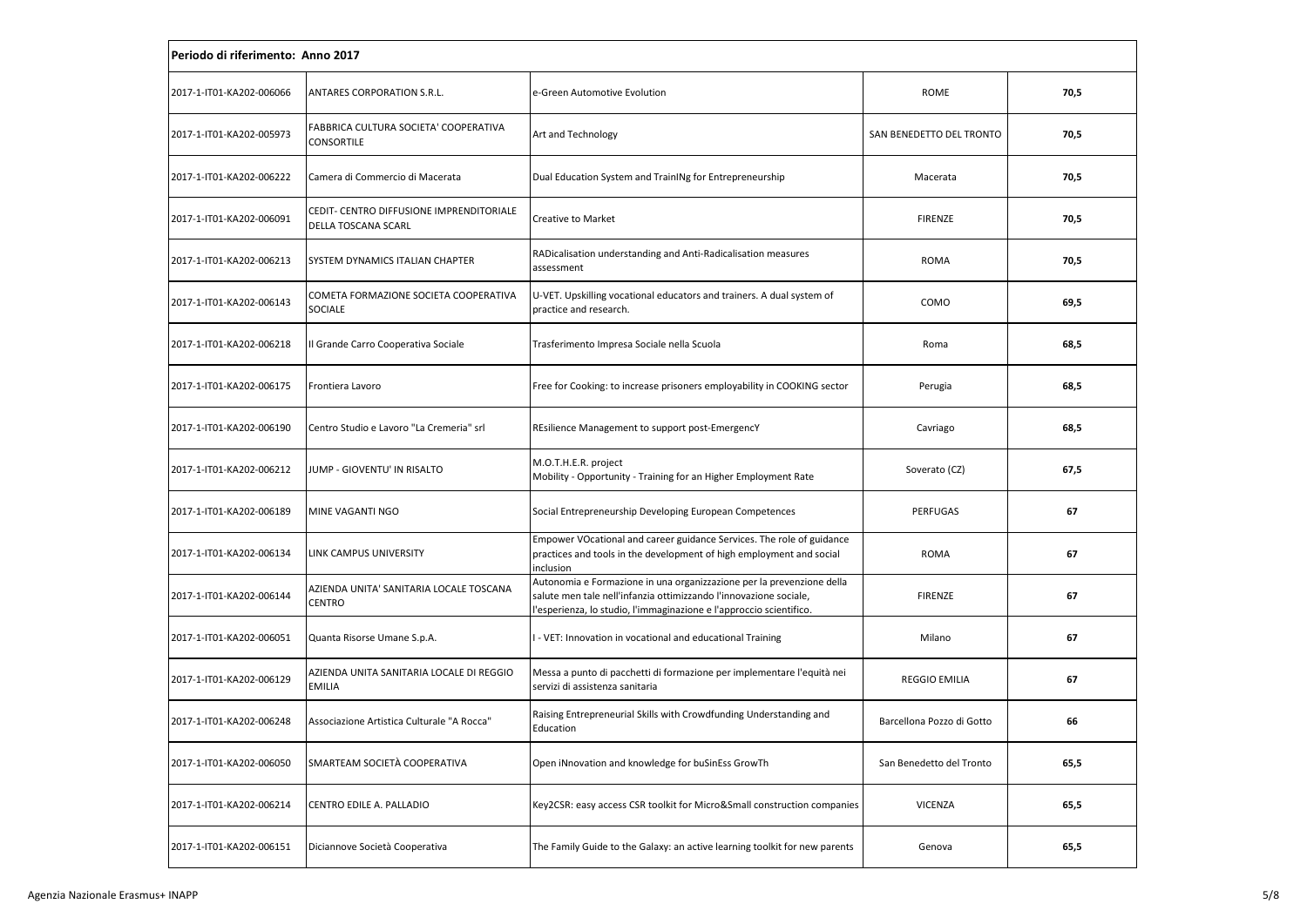| Periodo di riferimento: Anno 2017 |                                                                                               |                                                                                                                   |                    |      |  |
|-----------------------------------|-----------------------------------------------------------------------------------------------|-------------------------------------------------------------------------------------------------------------------|--------------------|------|--|
| 2017-1-IT01-KA202-006110          | Provincia di Livorno                                                                          | New guidance paths and innovative systems in VET aimed at the over<br>40/50/60                                    | Livorno            | 65   |  |
| 2017-1-IT01-KA202-006103          | CONFORM-CONSULENZA FORMAZIONE E<br>MANAGEMENT SOCIETA CONSORTILE A<br>RESPONSABILITA LIMITATA | D.E.SK. - Develop Entrepreneurial Skills                                                                          | <b>AVELLINO AV</b> | 65   |  |
| 2017-1-IT01-KA202-006073          | Associazione Spazio Donna                                                                     | Femicide Emergency on European Level                                                                              | Caserta            | 64,5 |  |
| 2017-1-IT01-KA202-006078          | <b>SEND</b>                                                                                   | Job Sharing - A Collective Awareness Platforms for Collaborative Economy                                          | PALERMO            | 64   |  |
| 2017-1-IT01-KA202-006109          | <b>Prism Consulting Srl</b>                                                                   | S.E.T. - Storytelling European Theatre                                                                            | Avellino           | 63,5 |  |
| 2017-1-IT01-KA202-006224          | Italian Maritime Academy Technologies srl                                                     | <b>FIT FOR SEA</b>                                                                                                | Napoli             | 63   |  |
| 2017-1-IT01-KA202-006085          | Nuovo Comitato il Nobel per i Disabili onlus                                                  | IDEAS - Increasing Disabled Employability in Artistic Sectors                                                     | Gubbio (Pg)        | 63   |  |
| 2017-1-IT01-KA202-006154          | ANVU - Associazione Professionale Polizia Locale<br>d'Italia                                  | Training for Detection of Fake Documents with Visive Identification                                               | Orbetello          | 63   |  |
| 2017-1-IT01-KA202-006064          | Arnera società cooperativa sociale ONLUS                                                      | ProMigra Technician. Professional Migration Technician, a new profile in<br>Europe                                | Pontedera          | 62,5 |  |
| 2017-1-IT01-KA202-006079          | POLITECNICO DI BARI                                                                           | REFITTING                                                                                                         | <b>BARI</b>        | 62,5 |  |
| 2017-1-IT01-KA202-006070          | Associazione di Promozione Sociale Warrols                                                    | Serious Game - non-formal education for Eco Innovation and Social<br>Innovation                                   | Putignano          | 62   |  |
| 2017-1-IT01-KA202-006202          | UNIVERSITA DEGLI STUDI DI ROMA LA SAPIENZA                                                    | Foreign languages for Refugee Employability in Europe                                                             | <b>ROMA</b>        | 62   |  |
| 2017-1-IT01-KA202-006119          | IIS E. Majorana ITI ITA IPA Rossano                                                           | Young early school leaving: Welcome to creativity for enhancing their<br>knowledge                                | Rossano CS         | 62   |  |
| 2017-1-IT01-KA202-006176          | Società Cooperativa Sociale ONLUS CONSORZIO<br>EMMANUEL                                       | Lost in Transition                                                                                                | <b>LECCE</b>       | 62   |  |
| 2017-1-IT01-KA202-006183          | Fondazione Centro Produttività Veneto                                                         | Impact in Agriculture                                                                                             | Vicenza            | 62   |  |
| 2017-1-IT01-KA202-006233          | Irecoop Toscana                                                                               | Social TEchnologies and MAnagement 4.0. Introducing 4.0 Technologies<br>Management and skills in Social Servicies | Firenze            | 61,5 |  |
| 2017-1-IT01-KA202-006245          | ITIS MOROSINI DI FERENTINO                                                                    | Training course for the management and use of satellite data                                                      | Ferentino          | 61,5 |  |
| 2017-1-IT01-KA202-006152          | Istituto musicale Guido Alberto Fano                                                          | Forming All-round Musicians in Europe                                                                             | Spilimbergo        | 60,5 |  |
| 2017-1-IT01-KA202-006169          | UNIVERSITA DEGLI STUDI DI CATANIA                                                             | VIRTUAL CREATIVITY: Contemporary Visions and Environment for the<br>Digital Creative Experimentation and Training | CATANIA            | 60,5 |  |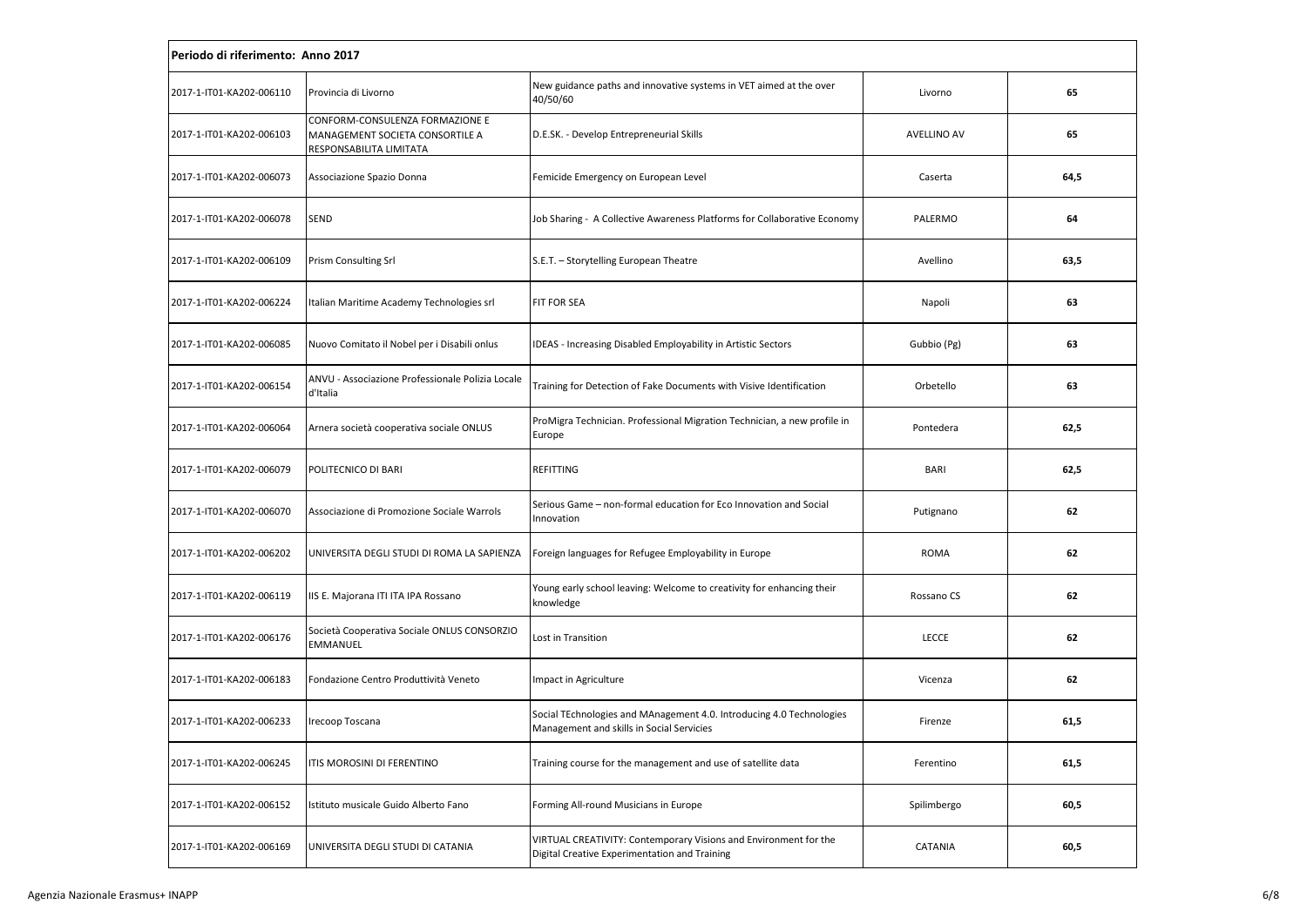|                          | Periodo di riferimento: Anno 2017                                                                                  |                                                                                                               |                   |      |  |  |
|--------------------------|--------------------------------------------------------------------------------------------------------------------|---------------------------------------------------------------------------------------------------------------|-------------------|------|--|--|
| 2017-1-IT01-KA202-006147 | Med.O.R.O. scarl                                                                                                   | Do yourself                                                                                                   | Catania           | 60   |  |  |
| 2017-1-IT01-KA202-006208 | SOCIALIA - Società Cooperativa Sociale                                                                             | CARE LAB: training to care for Alzheimer's patients                                                           | Bari              | 60   |  |  |
| 2017-1-IT01-KA202-006069 | Gesfor S.r.l.                                                                                                      | Enable the potential of Handicraft through 3D printing - CRAFT 4.0                                            | Pozzuoli          | 59,5 |  |  |
| 2017-1-IT01-KA202-006240 | CENTRO DI FORMAZIONE E ORIENTAMENTO<br>PROFESSIONALE DON TONINO BELLO                                              | Erasmus + e-learning platform for trainers and teachers                                                       | ANDRIA            | 59,5 |  |  |
| 2017-1-IT01-KA202-006181 | Fondazione Centro Professionale Europeo<br>Leonardo                                                                | ASAF Assessment Support And Feedbck                                                                           | Cagliari          | 58,5 |  |  |
| 2017-1-IT01-KA202-006106 | Ente Scuola Edile/CPT                                                                                              | Water and Waste Sustainability in construction                                                                | Chieti            | 58,5 |  |  |
| 2017-1-IT01-KA202-006086 | INNOVAZIONE FORMAZIONE ORIENTAMENTO e<br>LAVORO                                                                    | <b>META EUROPA</b>                                                                                            | <b>ROMA</b>       | 58   |  |  |
| 2017-1-IT01-KA202-006230 | <b>ENGIM Piemonte</b>                                                                                              | Creativity at Work                                                                                            | Torino            | 57,5 |  |  |
| 2017-1-IT01-KA202-006228 | C.D.S CENTRO RICERCHE DOCUMENTAZIONE E<br>STUDI ECONOMICO SOCIALI SOCIETA<br>COOPERATIVA A RESPONSABILITA LIMITATA | THE WORK-Transition of young from Higher Education to Work                                                    | <b>FERRARA FE</b> | 57,5 |  |  |
| 2017-1-IT01-KA202-006155 | Università degli Studi Europea di Roma                                                                             | 'INNOVATION FOR HERITAGE"                                                                                     | Roma              | 57   |  |  |
| 2017-1-IT01-KA202-006198 | Agenzia Formativa Ulisse                                                                                           | PERSONAL TRAVEL DESIGNER                                                                                      | Galatone          | 57   |  |  |
| 2017-1-IT01-KA202-006082 | Cooperativa Sociale Artemide                                                                                       | Social inclusion: training for start-up European Social Store                                                 | Latiano           | 56   |  |  |
| 2017-1-IT01-KA202-006229 | FONDAZIONE S.I.P.L.                                                                                                | REti Attive per la Città e il Territorio                                                                      | <b>MODENA</b>     | 56   |  |  |
| 2017-1-IT01-KA202-006114 | Turismo in Langa                                                                                                   | Training for WINe specialized european tour GUIDES                                                            | Alba              | 55,5 |  |  |
| 2017-1-IT01-KA202-006201 | AMBROSIA FORMAZIONE                                                                                                | <b>VET for NEET</b>                                                                                           | CAGLIARI          | 55   |  |  |
| 2017-1-IT01-KA202-006235 | <b>Regione Molise</b>                                                                                              | Youth and Citizens for the Safeguard of Hidden Heritage - Saving Pictorial<br>Art through Citizen's Education | Campobasso        | 55   |  |  |
| 2017-1-IT01-KA202-006216 | Istituto Tecnico Economico "Tambosi-Battisti"                                                                      | JFY -JUST FOR YOU - Schools of Tourism meet museums for original city<br>tours tailored for young people      | Trento            | 54,5 |  |  |
| 2017-1-IT01-KA202-006239 | CEIPES - Centro Internazionale per la Promozione<br>dell Educazione e lo Sviluppo                                  | Building coherent strategies to support and promote workbased learning<br>in SMEs                             | Palermo           | 54,5 |  |  |
| 2017-1-IT01-KA202-006061 | Accademia Nuovi Studi Internazionali                                                                               | New Model of Traning Course in Operator in Touristic Activities for B&B                                       | Casarano          | 54   |  |  |